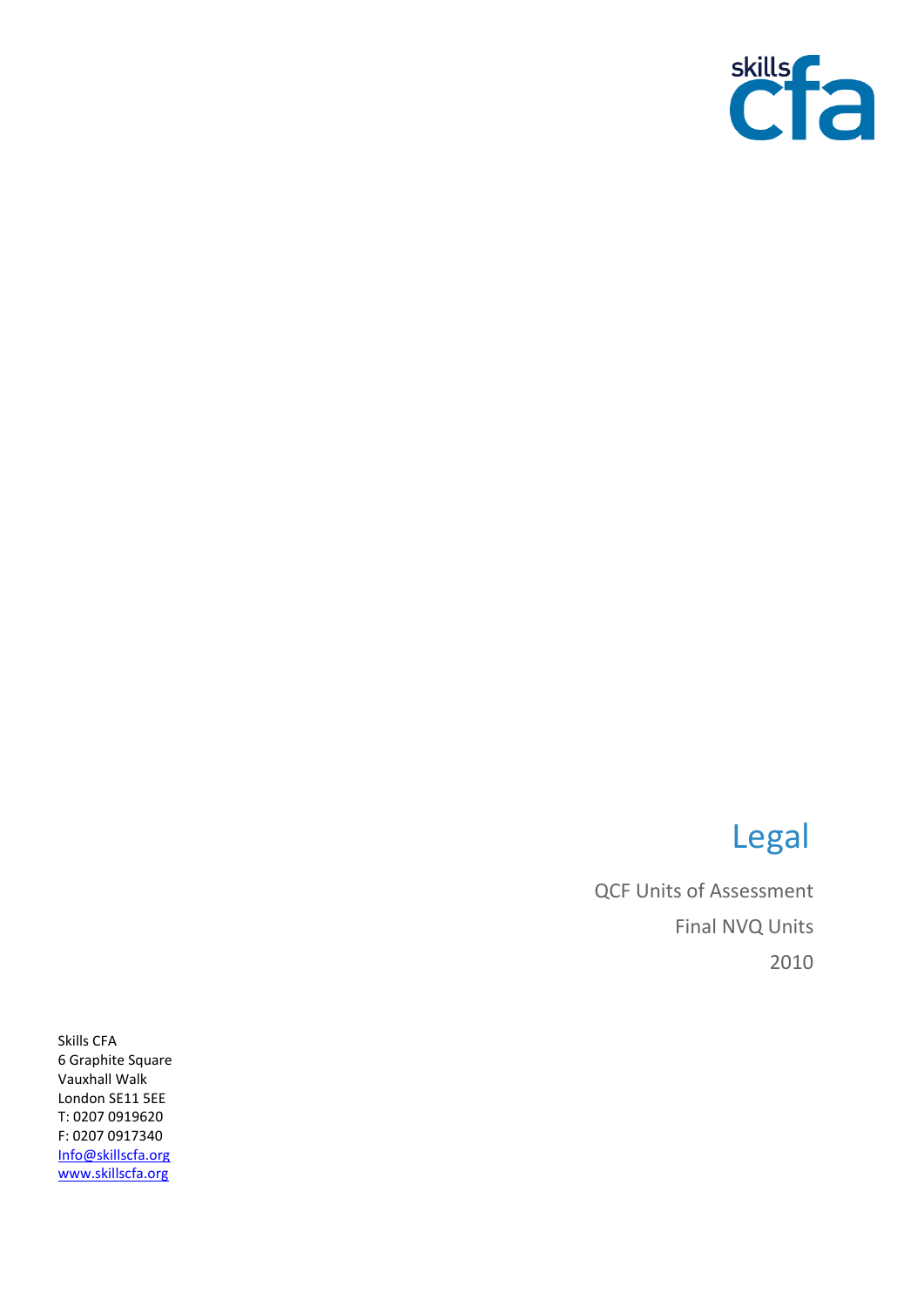

## **Contents**

| No.  | Title                  | Page No. |
|------|------------------------|----------|
| Q355 | Administer legal files |          |
| Q356 | Build case files       |          |
| Q357 | Manage case files      | 8        |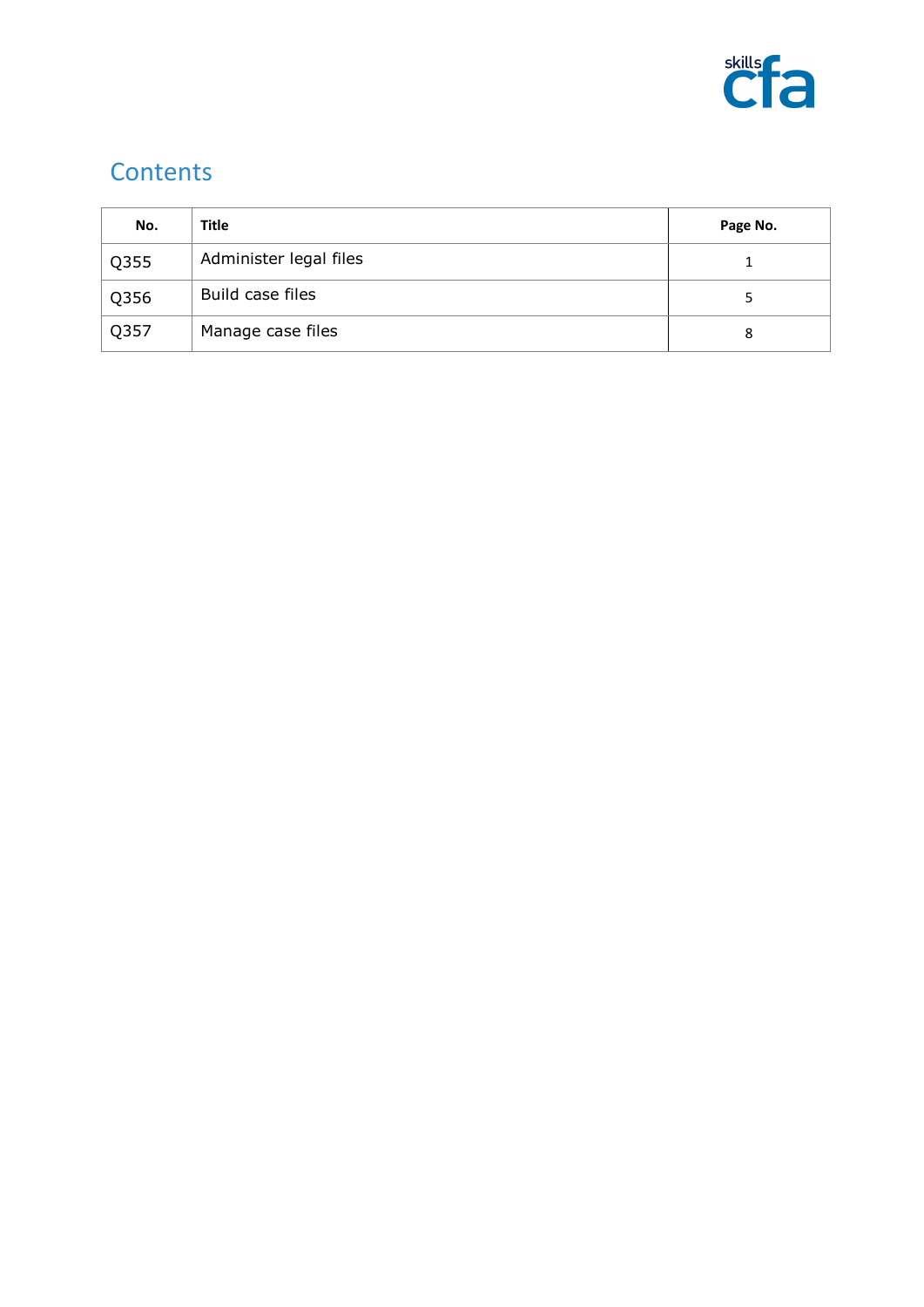

| <b>Title</b>                                                                                                                                                    | Administer legal files |                                                                                                                                                                                                                                                                                                                                                                                                                                                                                                                                                                                                                                                                                                                                                                                                                                                                                                                                                                                                                                                                                                                               |
|-----------------------------------------------------------------------------------------------------------------------------------------------------------------|------------------------|-------------------------------------------------------------------------------------------------------------------------------------------------------------------------------------------------------------------------------------------------------------------------------------------------------------------------------------------------------------------------------------------------------------------------------------------------------------------------------------------------------------------------------------------------------------------------------------------------------------------------------------------------------------------------------------------------------------------------------------------------------------------------------------------------------------------------------------------------------------------------------------------------------------------------------------------------------------------------------------------------------------------------------------------------------------------------------------------------------------------------------|
| <b>Skills CFA Unit</b><br>No.                                                                                                                                   | Q355                   |                                                                                                                                                                                                                                                                                                                                                                                                                                                                                                                                                                                                                                                                                                                                                                                                                                                                                                                                                                                                                                                                                                                               |
| <b>WBA Unit No.</b>                                                                                                                                             | H/601/7791             |                                                                                                                                                                                                                                                                                                                                                                                                                                                                                                                                                                                                                                                                                                                                                                                                                                                                                                                                                                                                                                                                                                                               |
| Level                                                                                                                                                           | 3                      |                                                                                                                                                                                                                                                                                                                                                                                                                                                                                                                                                                                                                                                                                                                                                                                                                                                                                                                                                                                                                                                                                                                               |
| <b>Credit Value</b>                                                                                                                                             | $\overline{7}$         |                                                                                                                                                                                                                                                                                                                                                                                                                                                                                                                                                                                                                                                                                                                                                                                                                                                                                                                                                                                                                                                                                                                               |
| <b>GLH</b>                                                                                                                                                      | 25                     |                                                                                                                                                                                                                                                                                                                                                                                                                                                                                                                                                                                                                                                                                                                                                                                                                                                                                                                                                                                                                                                                                                                               |
| <b>Learning Outcomes</b>                                                                                                                                        |                        | <b>Assessment Criteria</b>                                                                                                                                                                                                                                                                                                                                                                                                                                                                                                                                                                                                                                                                                                                                                                                                                                                                                                                                                                                                                                                                                                    |
| The learner will                                                                                                                                                |                        | The learner can                                                                                                                                                                                                                                                                                                                                                                                                                                                                                                                                                                                                                                                                                                                                                                                                                                                                                                                                                                                                                                                                                                               |
| 1. Understand legislative and<br>organisational procedures for<br>administering legal files<br>2. Understand the type of legal<br>work they are responsible for |                        | 1.1 Describe the administrative services<br>that they are responsible for<br>1.2 Explain the limits and scope of their<br>responsibilities and authority in<br>providing administrative services<br>1.3 Explain the organisation's policies,<br>procedures and constraints that<br>affect administrative services in<br>their area of responsibility<br>1.4 Describe the duty of confidentiality<br>that applies when they are dealing<br>with client information<br>1.5 Describe the specialist software<br>used by the organisation for the<br>recording and processing of legal<br>cases<br>1.6 Explain the importance of accuracy<br>and attention to detail when<br>dealing with information in a legal<br>context<br>1.7 Explain where and when to refer<br>matters that are beyond their<br>authority<br>1.8 Explain how to prioritise work and<br>work to other peoples' priorities<br>2.1 Describe the type of legal work that<br>their department is involved in (for<br>example, conveyancing, family law,<br>commercial, litigation)<br>2.2 Interpret the particular legal<br>terminology that is associated with |
| 3. Understand how to open legal<br>files                                                                                                                        |                        | different types of legal work<br>3.1 Explain the organisation's<br>procedures for opening files<br>3.2 Describe the different checks and                                                                                                                                                                                                                                                                                                                                                                                                                                                                                                                                                                                                                                                                                                                                                                                                                                                                                                                                                                                      |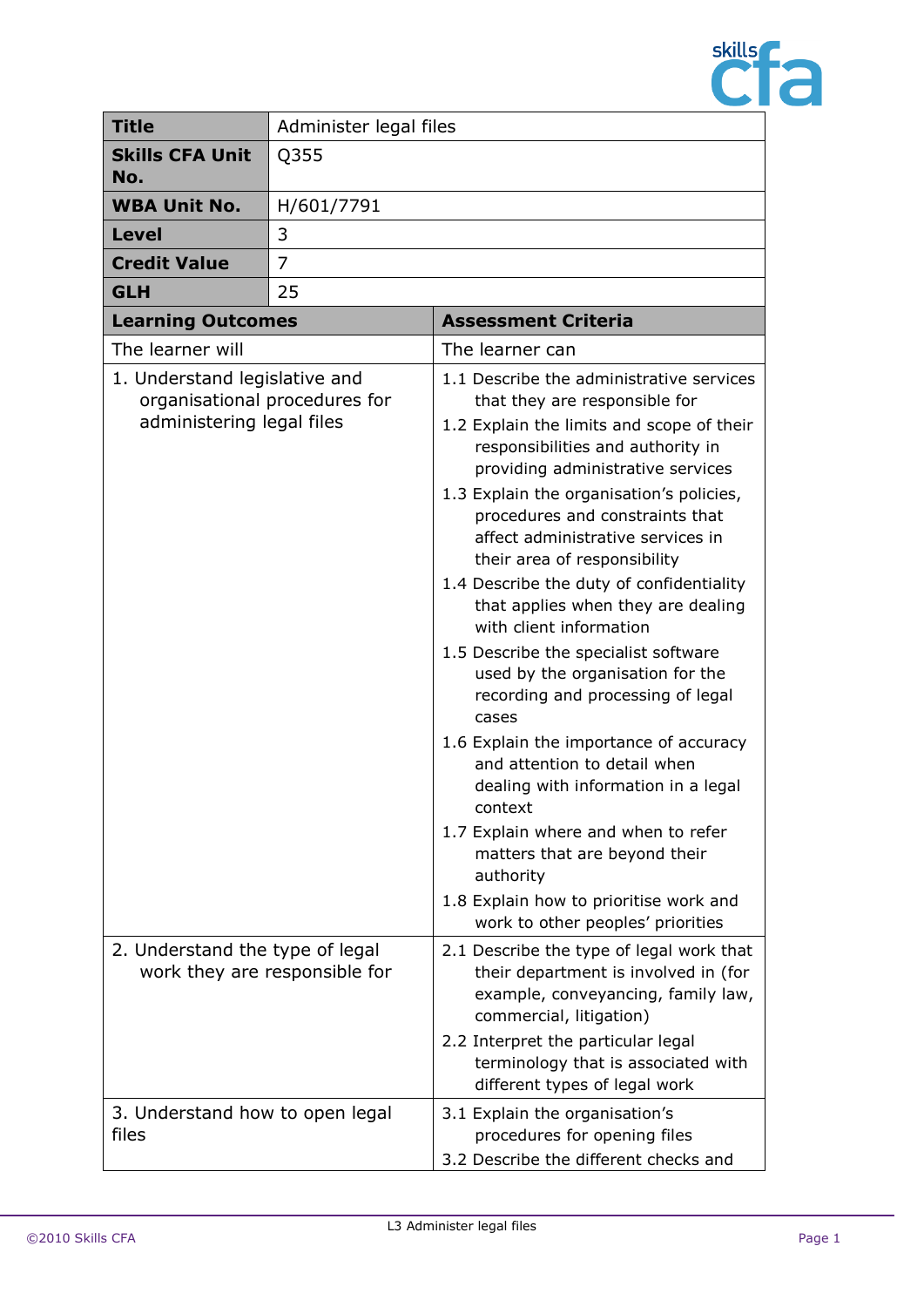

|                                                              | searches that are needed                                                                                                                           |
|--------------------------------------------------------------|----------------------------------------------------------------------------------------------------------------------------------------------------|
|                                                              | 3.3 Explain how to carry out the                                                                                                                   |
|                                                              | different checks and searches                                                                                                                      |
|                                                              | 3.4 Explain the contents and purpose of<br>a client care letter                                                                                    |
|                                                              | 3.5 Explain how to prepare a client care<br>letter                                                                                                 |
| 4. Understand how to maintain and<br>administer a legal file | 4.1 Describe the organisation's house-<br>style for the presentation of files<br>and documents                                                     |
|                                                              | 4.2 Describe the types of documents<br>that are required                                                                                           |
|                                                              | 4.3 Explain how to prepare the different<br>types of documents that are<br>required                                                                |
|                                                              | 4.4 Explain how to carry out research<br>required by the fee earner                                                                                |
|                                                              | 4.5 Explain how to report progress to<br>clients                                                                                                   |
|                                                              | 4.6 Explain how to record costs and<br>disbursements                                                                                               |
|                                                              | 4.7 Explain how time spent on a matter<br>is monitored and recorded in their<br>organisation                                                       |
|                                                              | 4.8 Describe the range of activity and<br>documentation that needs to be<br>noted within a file                                                    |
|                                                              | 4.9 Explain how and when to generate<br>bills from the information in a file                                                                       |
| 5. Understand how to close and<br>archive a legal file       | 5.1 Explain the types of documents,<br>knowledge or data that might need<br>to be added to the organisation's<br>precedent, knowledge or data bank |
|                                                              | 5.2 Describe the organisation's<br>procedures for closing and<br>archiving files                                                                   |
|                                                              | 5.3 Explain how to sort a file and<br>identify materials that do not need<br>to be kept                                                            |
| 6. Be able to open a legal file                              | 6.1 Carry out checks and searches as<br>appropriate and report on<br>outcomes to the fee earner                                                    |
|                                                              | 6.2 Receive money on account from<br>clients as instructed and process in<br>line with organisational<br>requirements                              |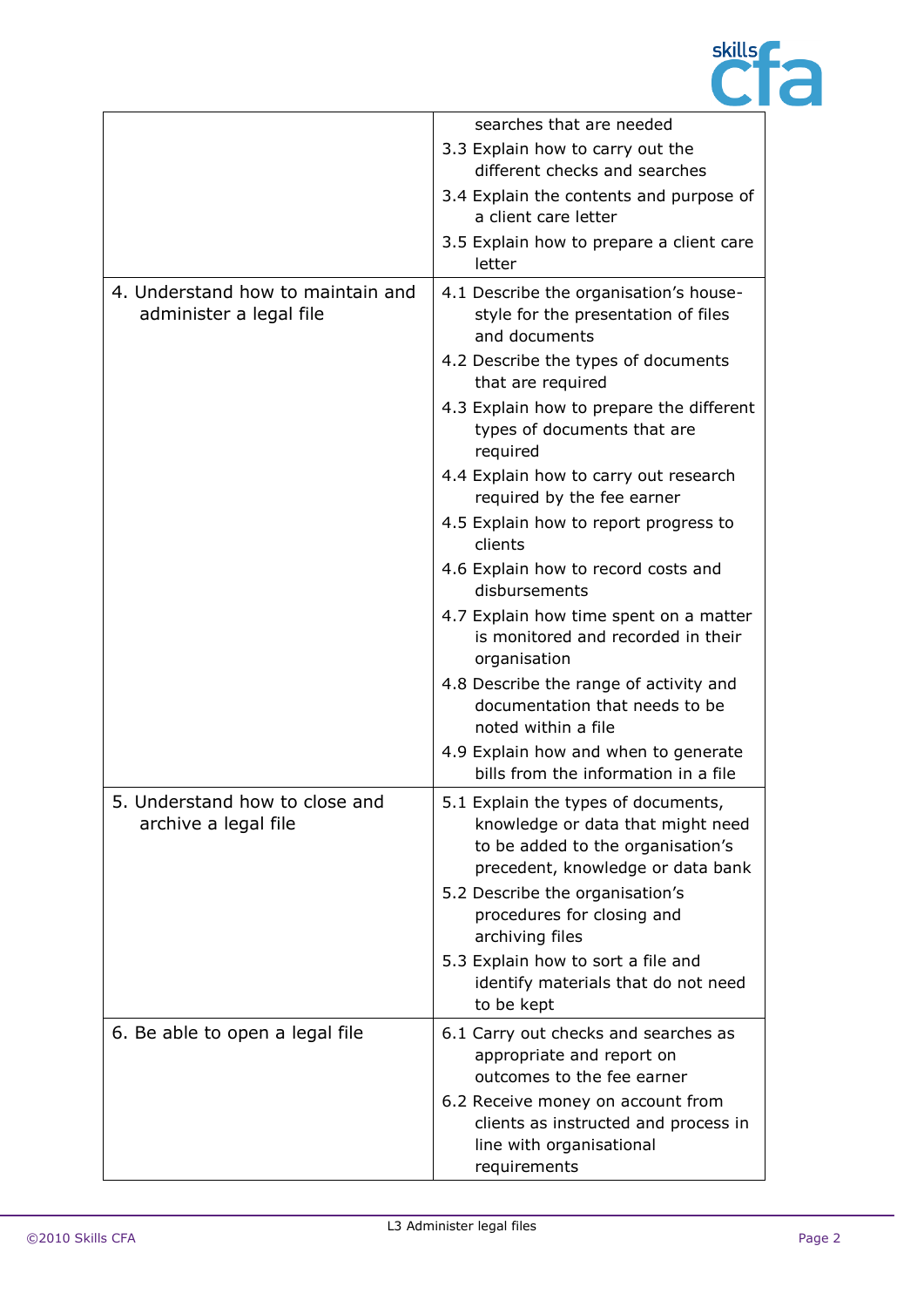

|                                                       | 6.3 Open a file and enter matter<br>information                                                                                                                    |
|-------------------------------------------------------|--------------------------------------------------------------------------------------------------------------------------------------------------------------------|
|                                                       | 6.4 Generate client care letters                                                                                                                                   |
| 7. Be able to maintain and<br>administer a legal file | 7.1 Produce and amend<br>correspondence and documents as<br>instructed<br>7.2 Make sure all relevant timescales<br>and dates are entered in<br>appropriate diaries |
|                                                       | 7.3. Carry out research as instructed<br>and report back to fee earner                                                                                             |
|                                                       | 7.4 Report progress to clients as<br>instructed by fee earner                                                                                                      |
|                                                       | 7.5 Make sure all costs and<br>disbursements are recorded<br>accurately                                                                                            |
|                                                       | 7.6 Make sure all file management<br>activities conform to house-style<br>and organisational requirements                                                          |
|                                                       | 7.7 Make sure all time spent on the<br>matter is recorded accurately                                                                                               |
|                                                       | 7.8 Generate bills as requested, in<br>accordance with instructions                                                                                                |
| 8. Be able to close and archive a<br>legal file       | 8.1 Review the file and identify any<br>outstanding issues and unbilled<br>disbursements                                                                           |
|                                                       | 8.2 Report outstanding issues to the<br>fee earner for resolution                                                                                                  |
|                                                       | 8.3 Where necessary, deal with<br>reimbursements                                                                                                                   |
|                                                       | 8.4 Check with the fee earner whether<br>any documents, knowledge or data<br>needs to be added to the firm's<br>precedent, knowledge or data bank                  |
|                                                       | 8.5 Make sure the file is complete for<br>preparation of the final bill                                                                                            |
|                                                       | 8.6 If appropriate, prepare the final bill<br>8.7 Complete file closing documentation<br>8.8 Check that the account shows a nil<br>balance                         |
|                                                       | 8.9 Notify relevant people that the file<br>is closing                                                                                                             |
|                                                       | 8.10 Sort the file, removing<br>unnecessary material                                                                                                               |
|                                                       | 8.11 Check with the fee earner on the<br>appropriate distribution of                                                                                               |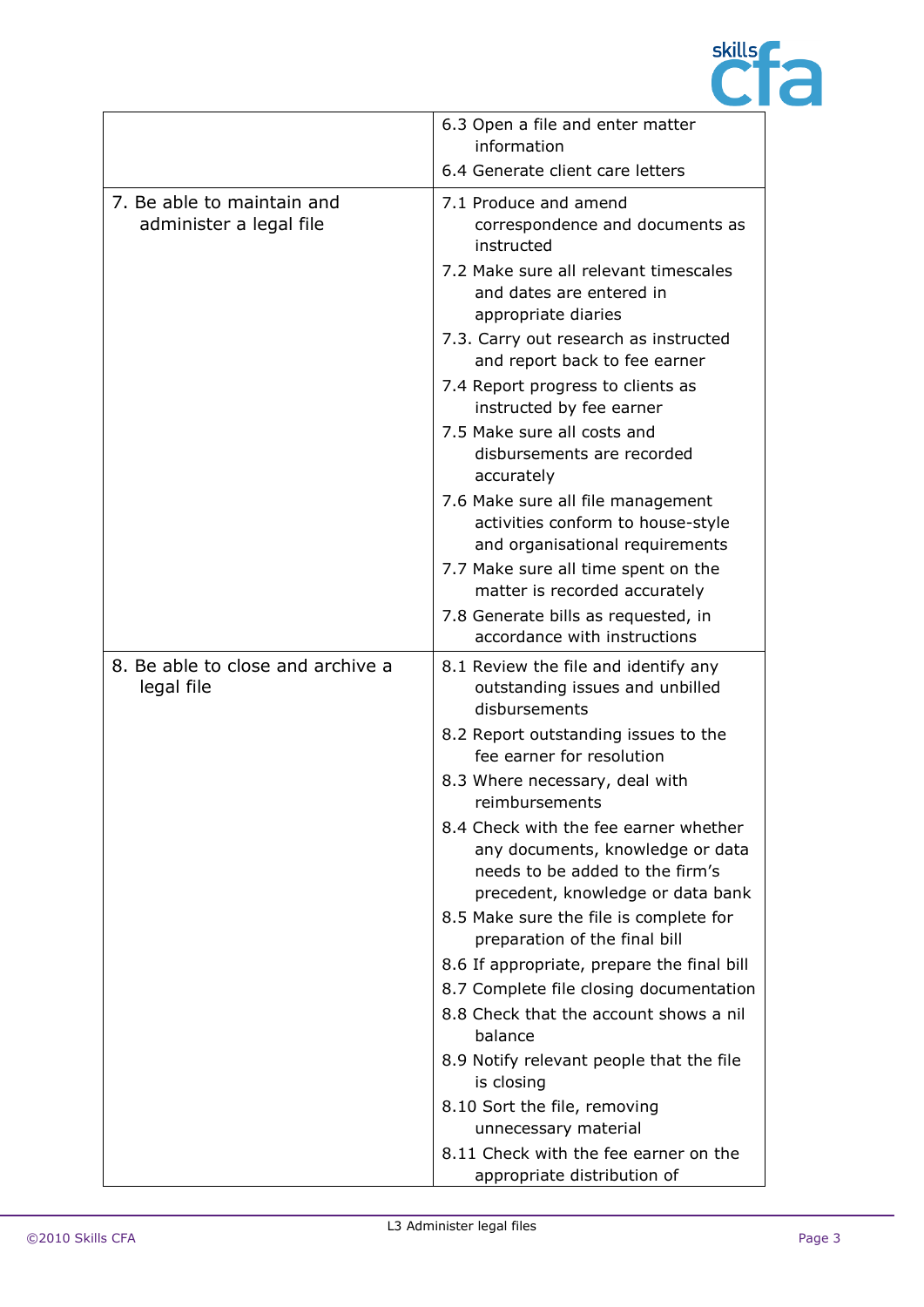

|                                                                                                                                                                     | documents                                                                                                                                                                                                           |
|---------------------------------------------------------------------------------------------------------------------------------------------------------------------|---------------------------------------------------------------------------------------------------------------------------------------------------------------------------------------------------------------------|
|                                                                                                                                                                     | 8.12 Make sure that hard copies of<br>electronic communications are in<br>the file                                                                                                                                  |
|                                                                                                                                                                     | 8.13 Prepare a schedule of the file<br>contents so that they can be<br>readily retrieved                                                                                                                            |
|                                                                                                                                                                     | 8.14 Correctly label files for storage                                                                                                                                                                              |
|                                                                                                                                                                     | 8.15 Amend records to show that the<br>file is closed                                                                                                                                                               |
|                                                                                                                                                                     | 8.16 Make arrangements for the file to<br>be archived                                                                                                                                                               |
| <b>Additional Information about the unit</b>                                                                                                                        |                                                                                                                                                                                                                     |
| Unit purpose and aim(s)                                                                                                                                             | This unit is about the skills and<br>underpinning knowledge to open,<br>maintain and administer legal files;<br>review and close files; prepare final<br>bills and store; and, arrange for<br>files to be archived. |
| Unit expiry date                                                                                                                                                    | 31 December 2013                                                                                                                                                                                                    |
| Details of the relationship between<br>the unit and relevant national<br>occupational standards or other<br>professional standards or curricula<br>(if appropriate) | BAB111: Administer legal files                                                                                                                                                                                      |
| Assessment requirements or<br>guidance specified by a sector or<br>regulatory body (if appropriate)                                                                 | <b>Assessment Strategy</b>                                                                                                                                                                                          |
| Support for the unit from an SSC or<br>other appropriate body (if required)                                                                                         | <b>Skills CFA</b>                                                                                                                                                                                                   |
| Location of the unit within the<br>subject/sector classification system                                                                                             | 15. Business, Administration and<br>Law<br>15.2 Administration                                                                                                                                                      |
| Name of the organisation                                                                                                                                            | <b>Skills CFA</b>                                                                                                                                                                                                   |
| submitting the unit                                                                                                                                                 |                                                                                                                                                                                                                     |
| Availability for use                                                                                                                                                | Shared                                                                                                                                                                                                              |
| Unit available from                                                                                                                                                 | 1 August 2010                                                                                                                                                                                                       |
|                                                                                                                                                                     |                                                                                                                                                                                                                     |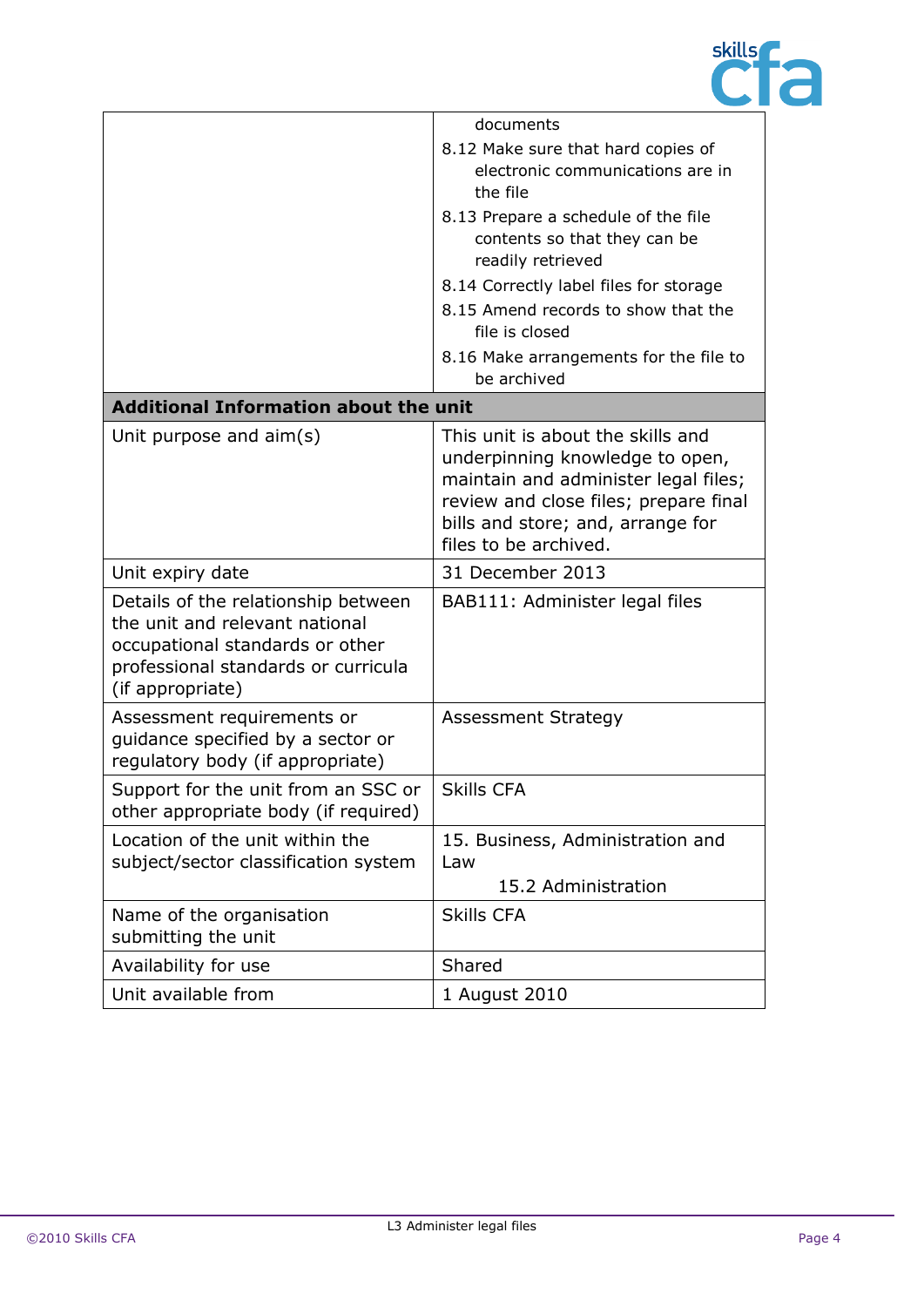

| <b>Title</b>                                                                     | Build case files                |                                                                                                                                                                    |
|----------------------------------------------------------------------------------|---------------------------------|--------------------------------------------------------------------------------------------------------------------------------------------------------------------|
| <b>Skills CFA Unit</b><br>No.                                                    | Q356                            |                                                                                                                                                                    |
| <b>WBA Unit No.</b>                                                              | K/601/7792                      |                                                                                                                                                                    |
| <b>Level</b>                                                                     | 3                               |                                                                                                                                                                    |
| <b>Credit Value</b>                                                              | 4                               |                                                                                                                                                                    |
| <b>GLH</b>                                                                       | 20                              |                                                                                                                                                                    |
| <b>Learning Outcomes</b>                                                         |                                 | <b>Assessment Criteria</b>                                                                                                                                         |
| The learner will                                                                 |                                 | The learner can                                                                                                                                                    |
| 1. Understand the organisational<br>and legal context for building<br>case files |                                 | 1.1 Describe the services that they are<br>responsible for<br>1.2 Describe the limits and scope of<br>their responsibilities and authority                         |
|                                                                                  |                                 | in providing these services<br>1.3 Explain their organisation's policies,<br>procedures and constraints that<br>affect services in their area of<br>responsibility |
|                                                                                  |                                 | 1.4 Explain how to apply their<br>organisation's policies and<br>procedures                                                                                        |
|                                                                                  |                                 | 1.5 Describe the legislation, regulations<br>and codes of practice that apply in<br>the sector to their area of<br>responsibility                                  |
|                                                                                  |                                 | 1.6 Describe the working culture and<br>practices in the sector                                                                                                    |
|                                                                                  |                                 | 1.7 Explain their organisation's<br>procedures for building cases                                                                                                  |
|                                                                                  |                                 | 1.8 Describe when and to whom to<br>refer matters that are beyond their<br>authority                                                                               |
| 2. Understand how to handle                                                      | information when building cases | 2.1 Explain the legal and organisational<br>requirements covering the security<br>and confidentiality of information                                               |
|                                                                                  |                                 | 2.2 Clarify the purpose of accuracy and<br>attention to detail when dealing<br>with information in a legal context                                                 |
|                                                                                  |                                 | 2.3 Explain how to access and use the<br>sources of information that are<br>required                                                                               |
|                                                                                  |                                 | 2.4 Describe their organisation's house<br>style and requirements for<br>presentation of case files and<br>documentation                                           |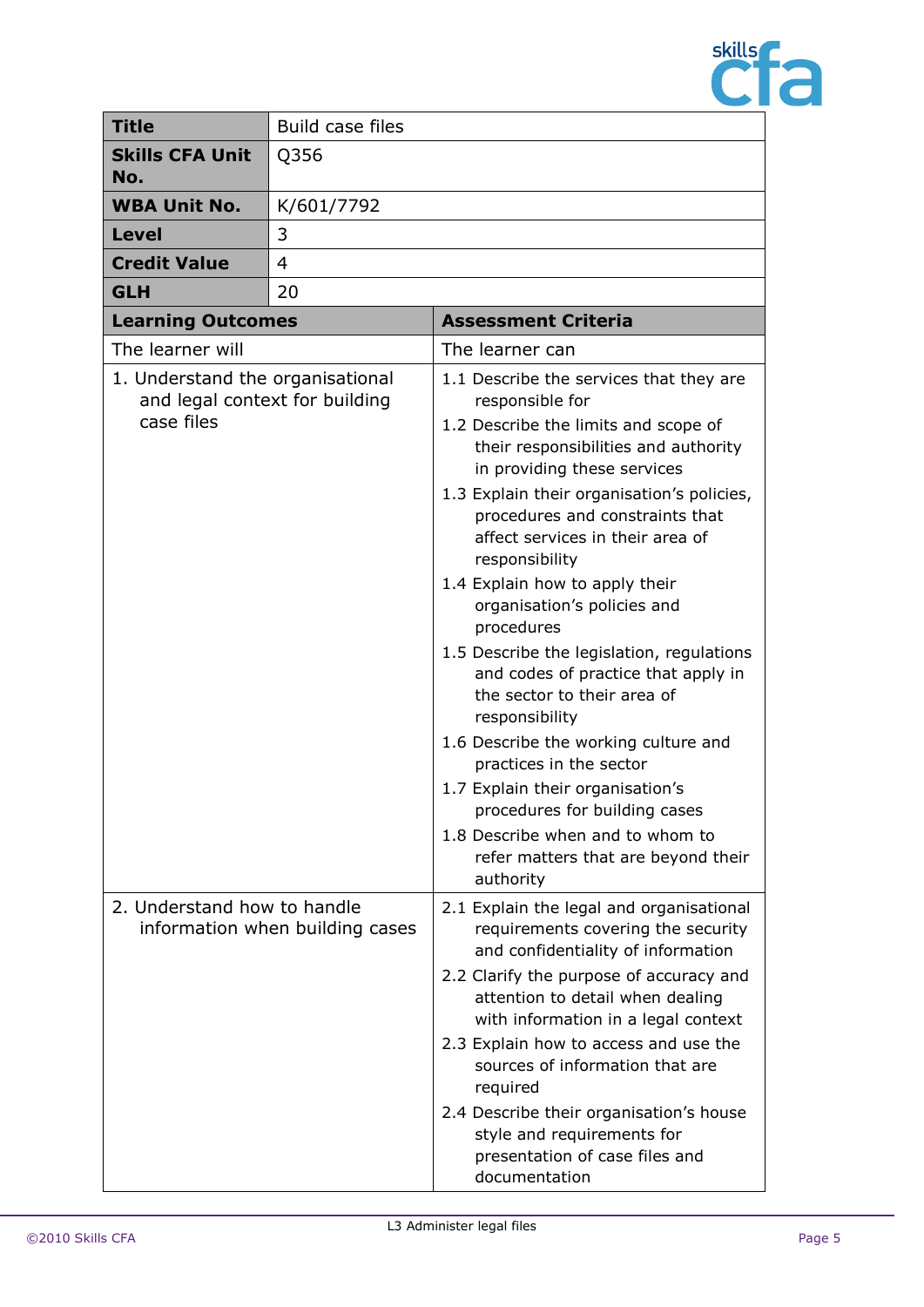

| 3. Understand how to build a case<br>file    | 3.1 Explain how to identify evidence<br>and materials that have not been<br>provided                                       |
|----------------------------------------------|----------------------------------------------------------------------------------------------------------------------------|
|                                              | 3.2 Explain the types of evidence and<br>materials that may be required                                                    |
|                                              | 3.3 Explain how and where to obtain<br>evidence and materials that have<br>not been provided                               |
|                                              | 3.4 Explain how to conduct interviews<br>and gather evidence                                                               |
|                                              | 3.5 Explain how to adapt<br>communication to the needs of a<br>witness or client                                           |
|                                              | 3.6 Describe the types of<br>documentation and correspondence<br>that might be required and how to<br>produce them         |
|                                              | 3.7 Identify who to consult if further<br>information is needed                                                            |
|                                              | 3.8 Identify the timescales and<br>deadlines that apply to the case                                                        |
|                                              | 3.9 Explain the consequences of failing<br>to meet given timescales and<br>deadlines                                       |
|                                              | 3.10 Explain the types of follow-up<br>action that may be required                                                         |
| 4. Be able to build a case file              | 4.1 Receive and open a case file<br>4.2 Review the case file and identify<br>additional evidence and materials<br>required |
|                                              | 4.3 Obtain all additional items of<br>evidence and materials                                                               |
|                                              | 4.4 Produce documents and<br>correspondence                                                                                |
|                                              | 4.5 Consult other people where<br>necessary                                                                                |
|                                              | 4.6 Make sure information is kept<br>secure and confidential                                                               |
|                                              | 4.7 Review the materials to make sure<br>all the relevant information is<br>present in order to proceed                    |
|                                              | 4.8 Submit the case file on time                                                                                           |
| <b>Additional Information about the unit</b> |                                                                                                                            |
| Unit purpose and $\text{aim}(s)$             | This unit is about the skills and<br>underpinning knowledge to receive<br>and open case files; review and                  |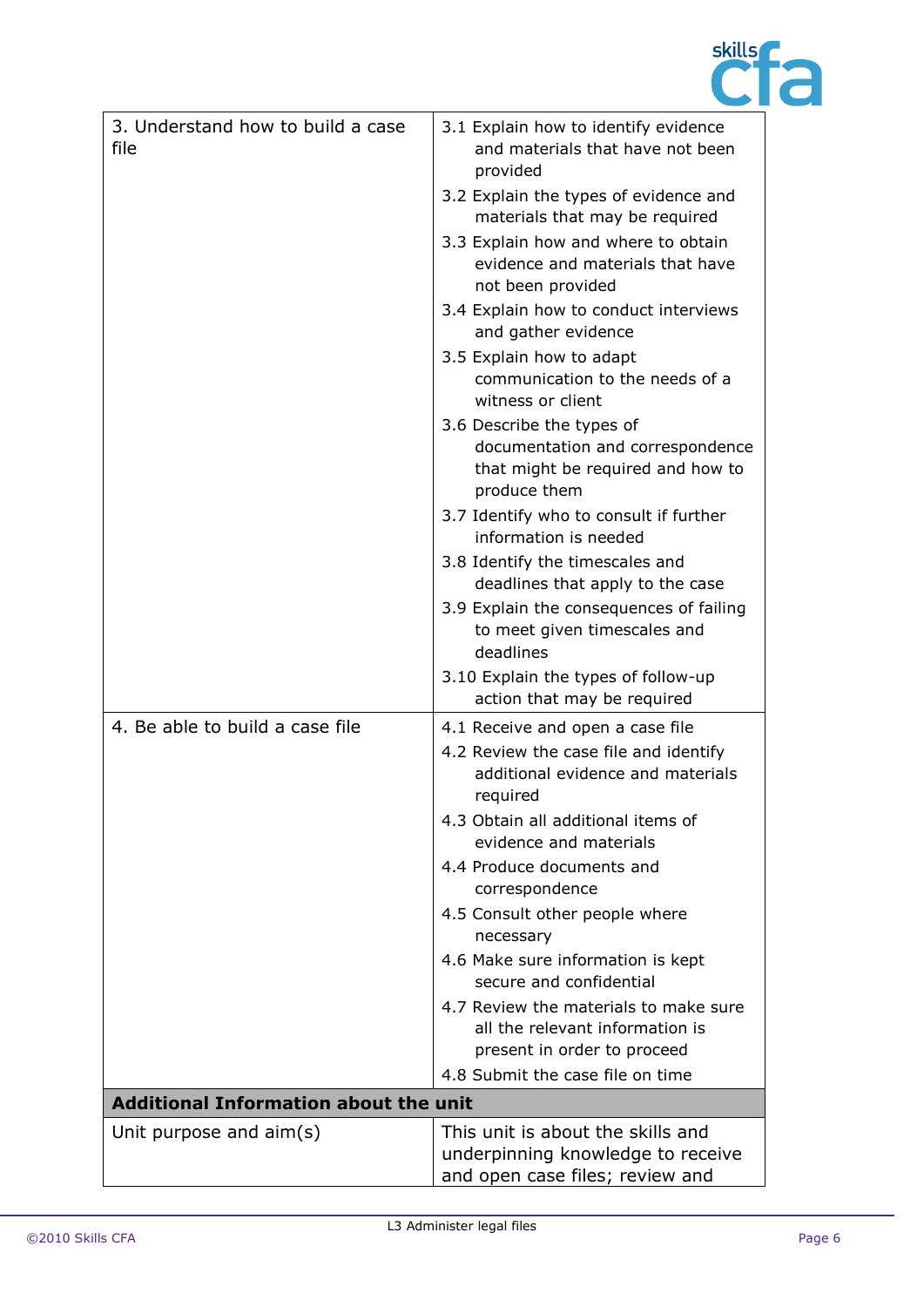

|                                                                                                                                                                     | build case files; submit case files;<br>and, follow up any actions. |
|---------------------------------------------------------------------------------------------------------------------------------------------------------------------|---------------------------------------------------------------------|
| Unit expiry date                                                                                                                                                    | 31 December 2013                                                    |
| Details of the relationship between<br>the unit and relevant national<br>occupational standards or other<br>professional standards or curricula<br>(if appropriate) | BAB112: Build case files                                            |
| Assessment requirements or<br>guidance specified by a sector or<br>regulatory body (if appropriate)                                                                 | Assessment Guidance                                                 |
| Support for the unit from an SSC or<br>other appropriate body (if required)                                                                                         | <b>Skills CFA</b>                                                   |
| Location of the unit within the<br>subject/sector classification system                                                                                             | 15. Business, Administration and<br>Law<br>15.2 Administration      |
| Name of the organisation<br>submitting the unit                                                                                                                     | <b>Skills CFA</b>                                                   |
| Availability for use                                                                                                                                                | Shared                                                              |
| Unit available from                                                                                                                                                 | 1 August 2010                                                       |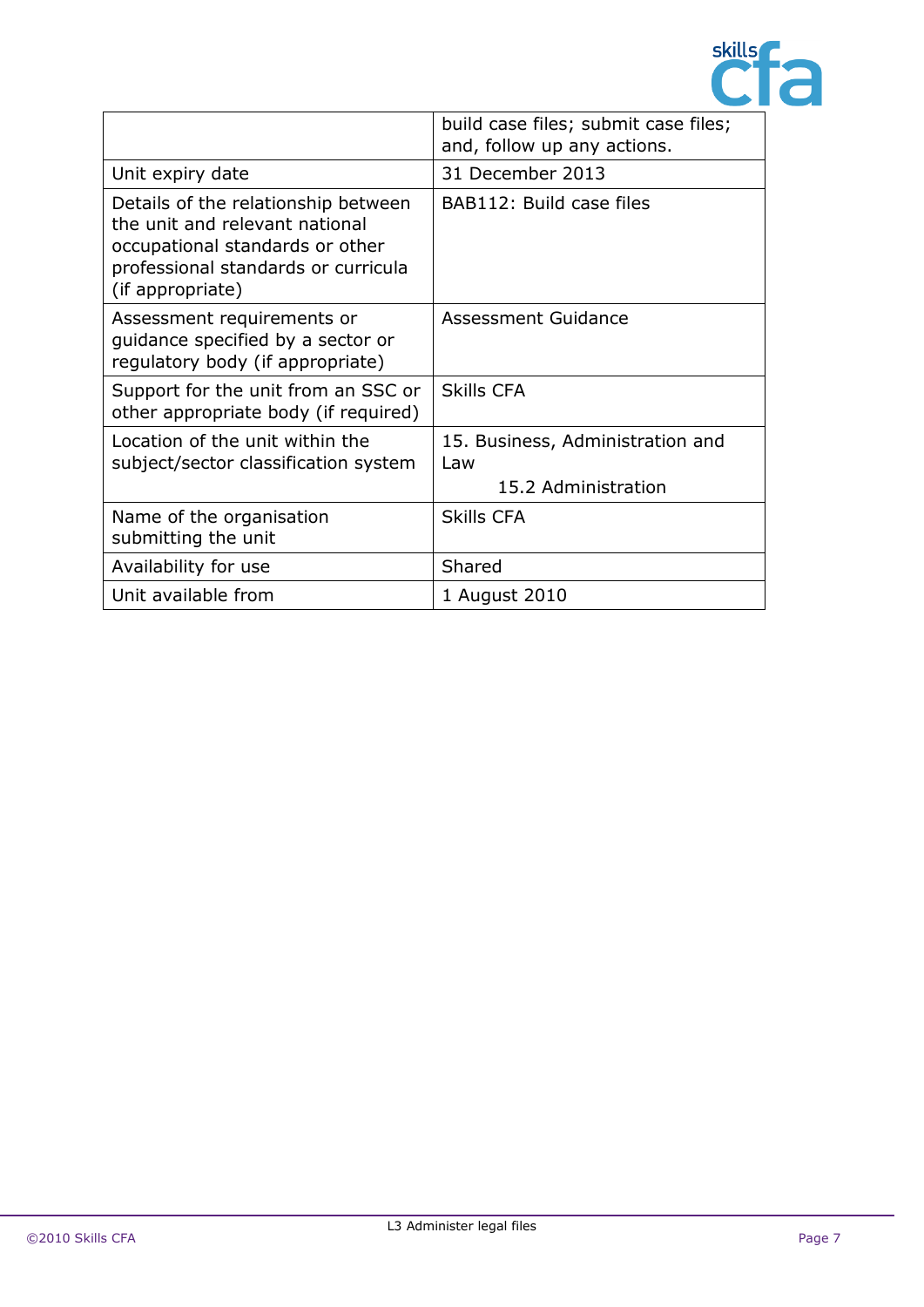

| <b>Title</b>                                             | Manage case files               |                                                                                                                                                                                                                                                                                                                                                                                                                                                                                                                                                                                                                                                                                                                                                                                                                                                                                                                                                                    |
|----------------------------------------------------------|---------------------------------|--------------------------------------------------------------------------------------------------------------------------------------------------------------------------------------------------------------------------------------------------------------------------------------------------------------------------------------------------------------------------------------------------------------------------------------------------------------------------------------------------------------------------------------------------------------------------------------------------------------------------------------------------------------------------------------------------------------------------------------------------------------------------------------------------------------------------------------------------------------------------------------------------------------------------------------------------------------------|
| <b>Skills CFA Unit</b><br>No.                            | Q357                            |                                                                                                                                                                                                                                                                                                                                                                                                                                                                                                                                                                                                                                                                                                                                                                                                                                                                                                                                                                    |
| <b>WBA Unit No.</b>                                      | M/601/7793                      |                                                                                                                                                                                                                                                                                                                                                                                                                                                                                                                                                                                                                                                                                                                                                                                                                                                                                                                                                                    |
| Level                                                    | 3                               |                                                                                                                                                                                                                                                                                                                                                                                                                                                                                                                                                                                                                                                                                                                                                                                                                                                                                                                                                                    |
| <b>Credit Value</b>                                      | 5                               |                                                                                                                                                                                                                                                                                                                                                                                                                                                                                                                                                                                                                                                                                                                                                                                                                                                                                                                                                                    |
| <b>GLH</b>                                               | 25                              |                                                                                                                                                                                                                                                                                                                                                                                                                                                                                                                                                                                                                                                                                                                                                                                                                                                                                                                                                                    |
| <b>Learning Outcomes</b>                                 |                                 | <b>Assessment Criteria</b>                                                                                                                                                                                                                                                                                                                                                                                                                                                                                                                                                                                                                                                                                                                                                                                                                                                                                                                                         |
| The learner will                                         |                                 | The learner can                                                                                                                                                                                                                                                                                                                                                                                                                                                                                                                                                                                                                                                                                                                                                                                                                                                                                                                                                    |
| 1. Understand the legislative and<br>managing case files | organisational requirements for | 1.1 Explain the administrative services<br>that they are responsible for<br>1.2 Explain the limits and scope of their<br>responsibilities and authority in<br>providing administrative services<br>1.3 Explain their organisation's policies,<br>procedures in relation to<br>administrative services<br>1.4 Explain the constraints that affect<br>administrative services in their area<br>of responsibility<br>1.5 Explain how to apply their<br>organisation's policies and<br>procedures<br>1.6 Describe the legislation, regulations<br>and codes of practice that apply in<br>the sector to their area of<br>responsibility<br>1.7 Explain the working culture and<br>practices in the sector<br>1.8 Describe their organisation's house<br>style and requirements for<br>presentation of correspondence and<br>documents<br>1.9 Explain their organisation's<br>procedures for closing and<br>archiving case files<br>1.10 Explain where and when to refer |
|                                                          |                                 | matters that are beyond their<br>authority                                                                                                                                                                                                                                                                                                                                                                                                                                                                                                                                                                                                                                                                                                                                                                                                                                                                                                                         |
| 2. Understand how to handle case<br>information          |                                 | 2.1 Explain the legal and organisational<br>requirements covering the security<br>and confidentiality of information<br>2.2 Explain the importance of accuracy<br>and attention to detail when<br>dealing with information in a legal                                                                                                                                                                                                                                                                                                                                                                                                                                                                                                                                                                                                                                                                                                                              |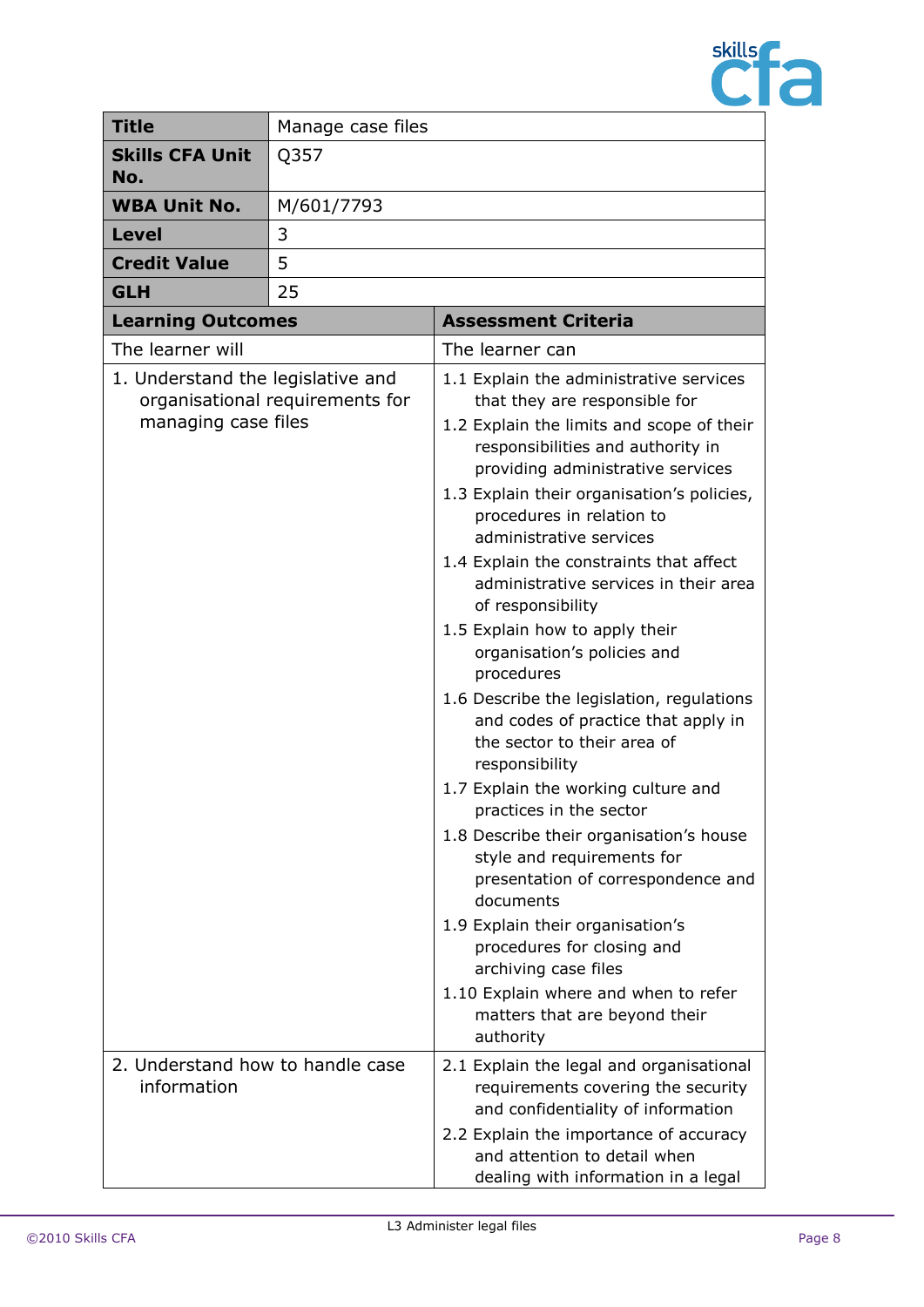

|                                           | context                                                                                     |
|-------------------------------------------|---------------------------------------------------------------------------------------------|
|                                           | 2.3 Explain how to carry out research<br>and identify sources of information                |
| 3. Understand how to manage case<br>files | 3.1 Explain the procedures for receiving<br>and opening a case file                         |
|                                           | 3.2 Describe the structure, format and<br>content of a case file                            |
|                                           | 3.3 Explain methods of liaising and<br>communicating with relevant<br>people                |
|                                           | 3.4 Describe how to keep a case file up<br>to date                                          |
|                                           | 3.5 Describe the documents that are<br>required for court bundles                           |
|                                           | 3.6 Explain how to ensure that<br>documentation is complete at each<br>stage of the process |
|                                           | 3.7 Identify who to consult if further<br>information is needed                             |
|                                           | 3.8 Explain the timescales and<br>deadlines that apply to the case                          |
|                                           | 3.9 Describe the consequences of<br>failing to meet timescales and<br>deadlines             |
|                                           | 3.10 Explain how to action and record<br>hearing outcomes                                   |
|                                           | 3.11 Explain the appeal documentation<br>required in relation to own area of<br>work        |
|                                           | 3.12 Explain how to process appeal<br>documentation in relation to own<br>area of work      |
|                                           | 3.13 Describe how to record the<br>outcome of an appeal                                     |
| 4. Be able to manage case files           | 4.1 Receive and open a case file                                                            |
|                                           | 4.2 Review the file and plan its<br>management to meet required<br>deadlines                |
|                                           | 4.3 Obtain or identify the location of all<br>file documents and materials                  |
|                                           | 4.4 Produce and amend documents as<br>requested                                             |
|                                           | 4.5 Liaise with the relevant people to<br>progress the case                                 |
|                                           | 4.6 Keep the case file up to date,<br>checking documentation is                             |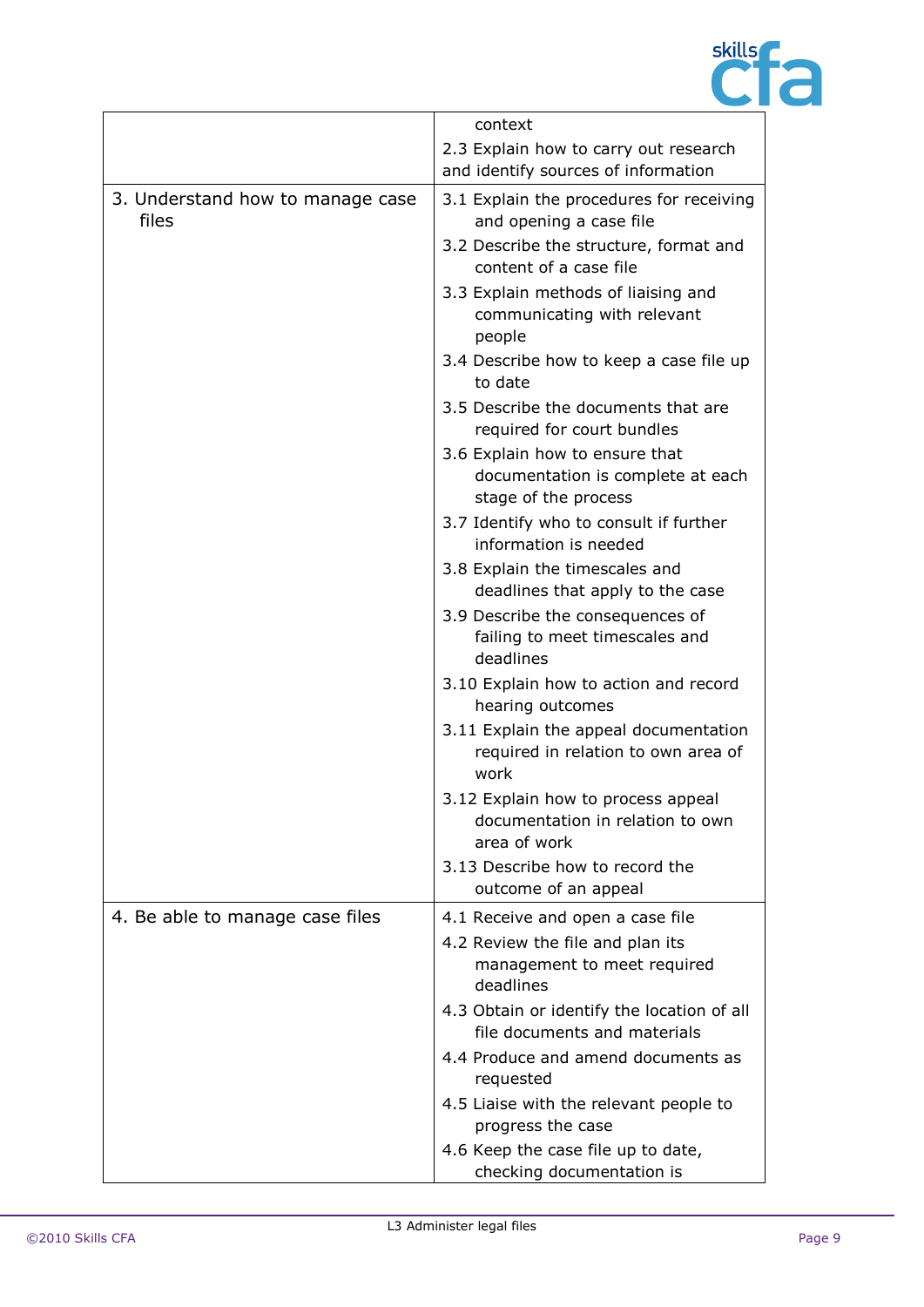

|                                              | complete                                                                         |  |
|----------------------------------------------|----------------------------------------------------------------------------------|--|
|                                              | 4.7 Make sure information is kept                                                |  |
|                                              | secure and confidential                                                          |  |
|                                              | 4.8 Prepare court bundles as                                                     |  |
|                                              | requested, checking documentation                                                |  |
|                                              | is complete                                                                      |  |
|                                              | 4.9 Consult other people where                                                   |  |
|                                              | necessary                                                                        |  |
|                                              | 4.10 Submit documents on time                                                    |  |
|                                              | 4.11 Action and record hearing                                                   |  |
|                                              | outcomes as necessary                                                            |  |
|                                              | 4.12 Where necessary, process appeal<br>documentation as requested               |  |
|                                              | 4.13 Liaise as appropriate with the<br>relevant people to progress the<br>appeal |  |
|                                              | 4.14 Record the outcome of the appeal<br>where relevant                          |  |
|                                              | 4.15 Prepare the case file for closure                                           |  |
|                                              | 4.16 Notify relevant people that the                                             |  |
|                                              | case file is closing                                                             |  |
|                                              | 4.17 Close the case file                                                         |  |
|                                              | 4.18 Arrange for the case file to be                                             |  |
|                                              | archived                                                                         |  |
| <b>Additional Information about the unit</b> |                                                                                  |  |
| Unit purpose and $aim(s)$                    | This unit is about the skills and                                                |  |
|                                              | underpinning knowledge to receive,                                               |  |
|                                              | open, review, update, prepare for                                                |  |
|                                              |                                                                                  |  |
|                                              | closure and close case files; prepare                                            |  |
|                                              | court bundles; process appeal                                                    |  |
|                                              | documentation; and, follow up                                                    |  |
|                                              | appeals actions.                                                                 |  |
| Unit expiry date                             | 31 December 2013                                                                 |  |
| Details of the relationship between          | BAB113: Manage case files                                                        |  |
| the unit and relevant national               |                                                                                  |  |
| occupational standards or other              |                                                                                  |  |
| professional standards or curricula          |                                                                                  |  |
| (if appropriate)                             |                                                                                  |  |
| Assessment requirements or                   | Assessment Guidance                                                              |  |
| guidance specified by a sector or            |                                                                                  |  |
| regulatory body (if appropriate)             |                                                                                  |  |
| Support for the unit from an SSC or          | <b>Skills CFA</b>                                                                |  |
| other appropriate body (if required)         |                                                                                  |  |
| Location of the unit within the              | 15. Business, Administration and                                                 |  |